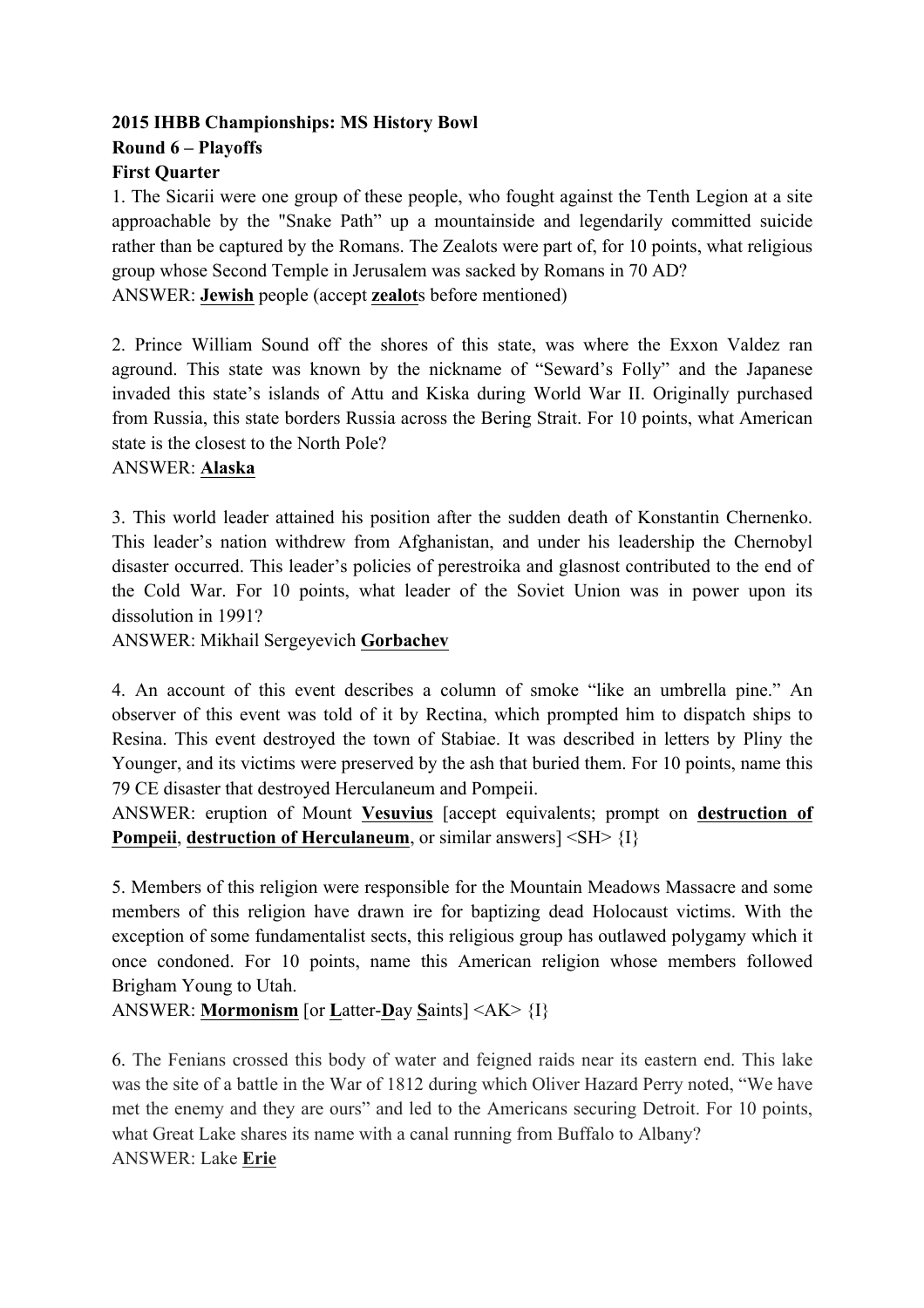7. Since the 1300s, a center for producing this good on Murano Island has kept its methods secretive within the Venice lagoon. In pre-industrial times, this material was shaped out of molten materials such as soda-lime by "blowing" air through a pipe. For 10 points, name this translucent amorphous solid which was stained with colors for use in cathedral windows. ANSWER: **glass** [or stained **glass**] <MJ> {I}

8. This right is protected in the northeast corner of London's Hyde Park, while Metternich restricted it with the Carlsbad Decrees. It is protected, with the right to assemble, to petition the government, the freedom of religion, and the freedom of the press, by the First Amendment of the U.S. Constitution. For 10 points, name this freedom to communicate one's ideas.

## ANSWER: **freedom of speech**

9. Johann Galle was the first person to observe this body, although its existence had been predicted by John Couch Adams and Urbain Le Verrier. Some scientists believed there lay a further "Planet X" beyond it. Before its discovery, this planet's existence was theorized due to irregularities in the orbit of Uranus. For 10 points, name this farthest planet from the Sun. ANSWER: **Neptune** <JL> {I}

10. A Moroccan named Karima El Mahroug, also known as Ruby Rubacuori, was implicated in a trial of this leader for soliciting underage sex workers. This owner of Mediaset threw indecent "bunga bunga" parties while leading his country. For 10 points, name this brusque Italian billionaire who preceded Mario Monti in his most recent term as Prime Minister. ANSWER: Silvio **Berlusconi** <MJ> {I}

# **Second Quarter**

1. This man acquired the Republic of Hatay from the French. Reformism and Statism were among this leader's Six Arrows. This leader said "I order you to die" to his troops while leading the defending forces in the Gallipoli Campaign. This predecessor of Ismet Inonu introduced the Latin alphabet and banned the fez. For 10 points, name this first president of Turkey.

ANSWER: Mustafa Kemal **Ataturk** [or Mustafa **Kemal** Pasha]

BONUS: The borders of Ataturk's Turkey were set by what 1923 treaty named for the second largest French-speaking city in Switzerland?

ANSWER: Treaty of **Lausanne** <JB> {I}

2. The *solidus* was one of these items whose usage was introduced by Diocletian [**pr. dye-oh-CLEE-shun**]. The field of numismatics studies these objects, which were first used in the kingdom of Lydia. The Roman Empire used the *sestertius* and the *denarius* forms of these objects*.* For 10 points, identify these typically round, metal objects used as currency. ANSWER: **coin**s [accept **token**s or anything mentioning **money**]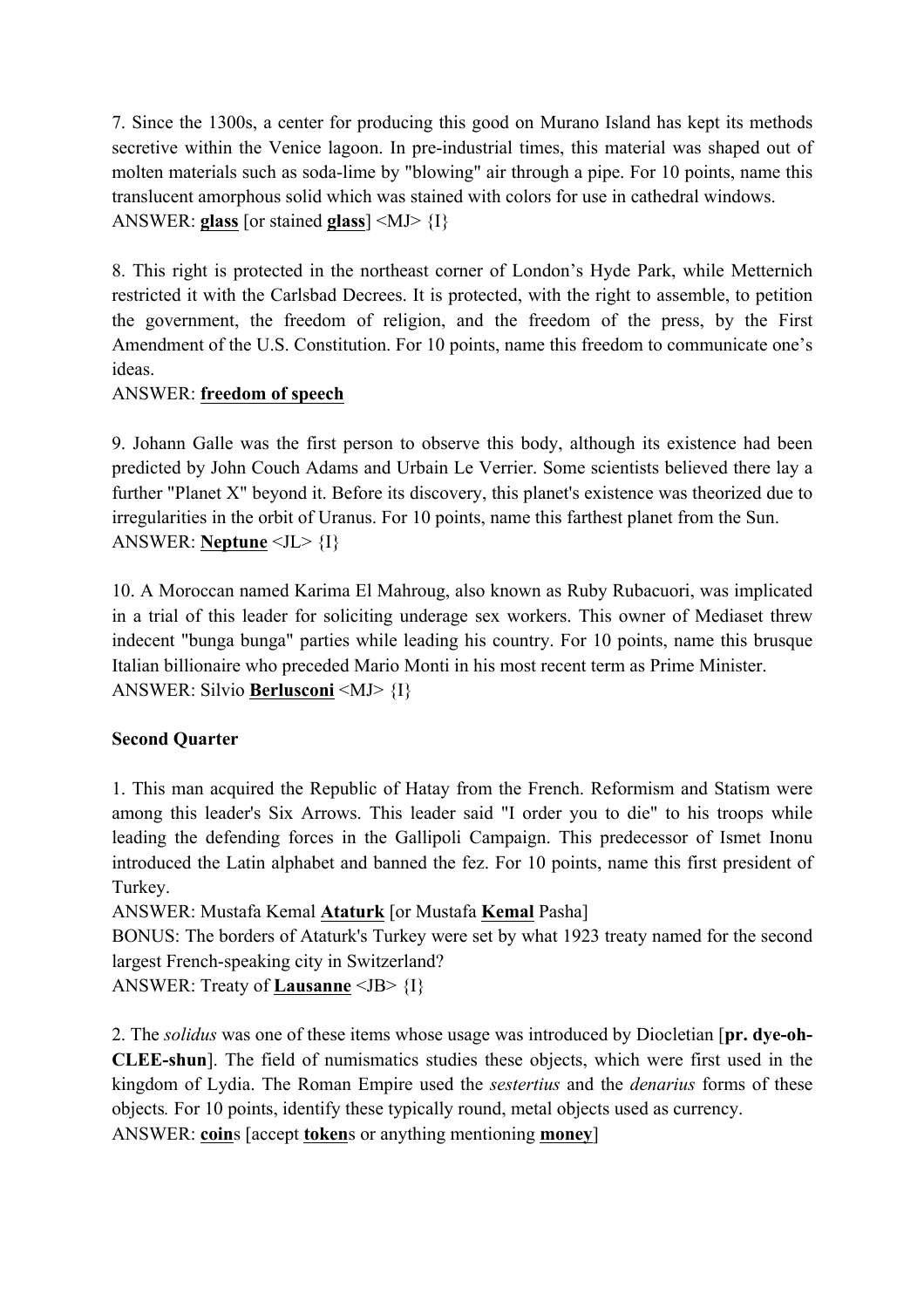BONUS: What ancient Greek historian wrote of early coins made of electrum in his *Histories*?

## ANSWER: **Herodotus**

3. This people established a capital at Toulouse under Euric and were later limited to Spain after losing to Clovis I at Vouille (**pr. voo-EEL**). They used the Liber Iudiciorum law code in their kingdom in Spain. One leader of this people went to war against Honorius and sacked Rome in 410 AD. For 10 points, name this tribe which as their name implies, lived to the west of the Ostrogoths.

ANSWER: **Visigoths** (prompt on Goths, do not accept or prompt on "Ostrogoths") BONUS: The Goths originated primarily from lands now in which European country which also controls the island of Gotland?

ANSWER: **Sweden** <JZ> {I}

4. This tournament is officially named for a World War I aviator who put metal plates on his propeller to safely shoot a machine gun though it. The winningest champion at this second of the four Grand Slam events lost in this year's quarterfinals to Novak Djokovic; that player is Spain's Rafael Nadal. For 10 points, name this only tennis Grand Slam tournament played on clay and held in continental Europe.

ANSWER: **French Open** [or the **Roland Garros**; or Les **internationaux de France** de Tennis, Roland Garros; or Tournoi de **Roland-Garros**]

BONUS: What player and rival did Nadal defeat in four of his French Open finals? ANSWER: Roger **Federer**

5. In this country, one of its leaders came to power with the help of the *descamisados* [**pr. dess-cah-mi-SAH-doze**]. This country is where Juan Peron practiced a populist style of politics, Diego Maradona first kicked a football, and where Pope Francis became a priest. For 10 points, name this South American nation which is home to a theatre named for Columbus in Buenos Aires.

## ANSWER: **Argentina**

BONUS: Give the name of Peron's famous third wife who succeeded him and was the subject of a namesake musical.

# ANSWER: **Evita**

6. The only combat fatality in this event was Rudolf Anderson. U Thant helped negotiate an end to this event. During this event, Valerian Zorin was confronted by Adlai Stevenson in a UN Security Council meeting, and it was triggered by photographs taken by a U-2. It resulted in the creation of a Hotline. For 10 points, name this Cold War standoff over weapons placed by the USSR in the namesake Caribbean island.

ANSWER: **Cuban Missile** Crisis [or **October** crisis; accept **Caribbean** crisis until Caribbean]

BONUS: In return for the removal of missiles from Cuba, the U.S. pledged to remove Jupiter missiles from Italy and what Middle Eastern nation, where they faced Russia?

ANSWER: **Turkey** <JZ> {I}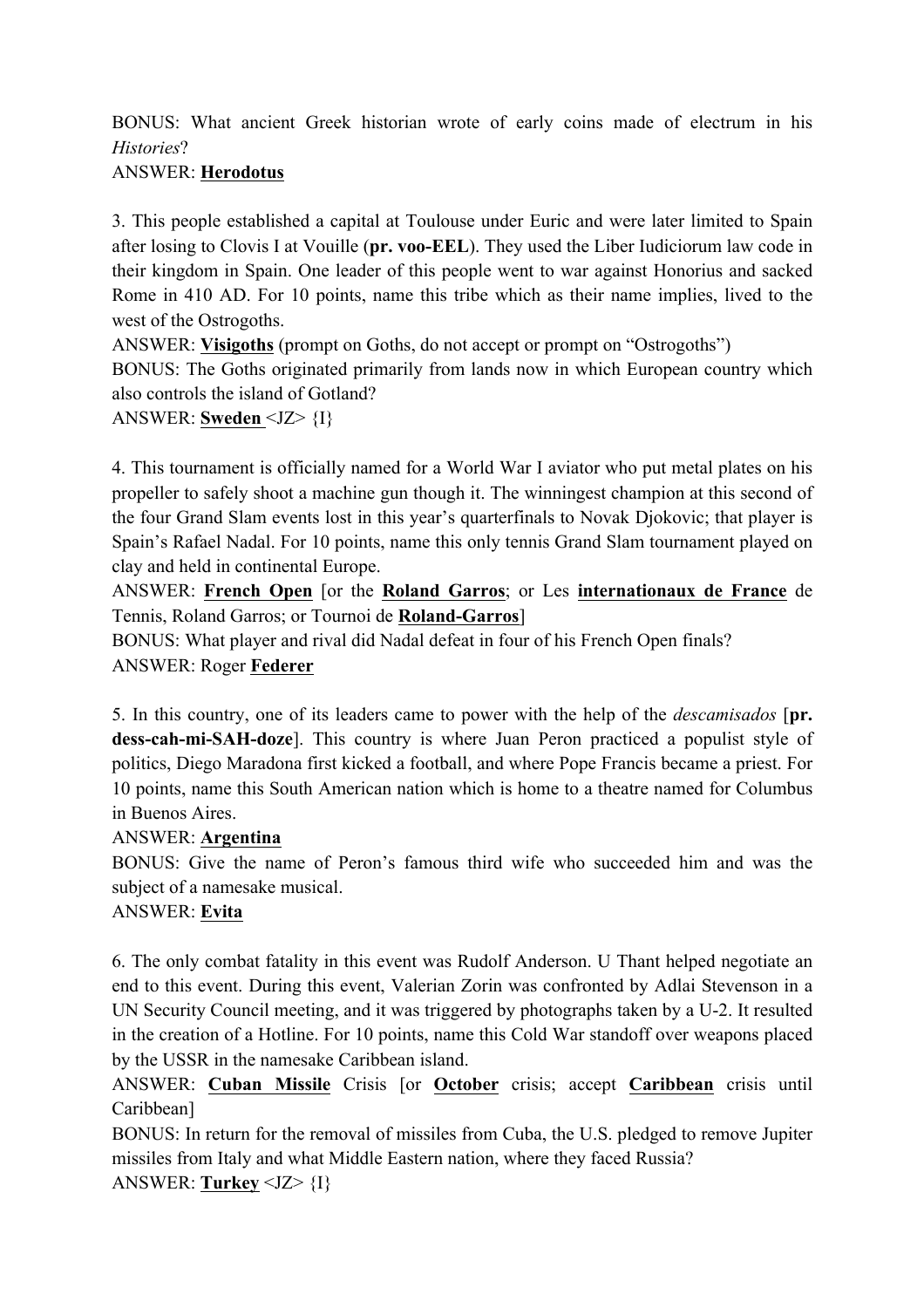7. This scientist built the castle Uraniborg after being gifted the island of Hven. This man's pet elk tragically died after it got drunk and fell down a flight of stairs while his own death was due to his reluctance to leave a banquet to go to the bathroom. This man proposed a model for the Solar System that combined both geocentric and heliocentric ideas. In a duel over mathematics, this man lost part of his nose and one of his students was Johannes Kepler. For 10 points, many stellar observations were made in the sixteenth century by what Danish astronomer?

ANSWER: Tycho **Brahe** [or Tyge Otteson **Brahe**]

BONUS: In 1572, Tycho Brahe made an observation of what type of stellar object, one of which was widely observed in 1054 AD and formed the Crab Nebula? ANSWER: **supernova** <JL> {I}

8. One side during this conflict used Exocet missiles to sink the *Atlantic Conveyer*. The Battle of Goose Green during this war featured an attack on Darwin Hill, which also saw the sinking of the *Sheffield* and the *General Belgrano* and ended with the capture of Stanley. For 10 points, name this war between Argentina and Great Britain over namesake Atlantic islands.

ANSWER: **Falkland Islands** War [or **Falklands** war; accept **Malvinas** War]

BONUS: The *General Belgrano* was sunk by the nuclear-powered *Conqueror*, which was what type of naval vessel?

ANSWER: **submarine** <JZ> {I}

9. Zappo Zaps were used to collect taxes in this modern-day nation. The Casement Report detailed terrible abuse of natives forced to harvest rubber in this nation, which inspired *Heart of Darkness*. For 10 points, name this modern nation, which was originally the personal African colony of King Leopold II of Belgium.

ANSWER: Democratic Republic of the **Congo** [or **DRC**; or **Congo Free State**; prompt on **Zaire**]

BONUS: King Leopold used this British explorer, who fought on both sides in the US Civil War, to explore and claim the Congo. He is better-known for finding Dr. Livingstone. ANSWER: Henry Morton **Stanley** [or John **Rowlands**]

10. This deity spawned three children by eating a sword as part of a sibling rivalry. A mirror legendarily placed in a tree to lure out this deity is now in a set of Three Imperial Regalia first given to Ninigi, which includes beads and the Kusanagi blade wielded by her brother Susano'o. For 10 points, name this goddess who is claimed as an ancestor by all emperors of Japan.

ANSWER: **Amaterasu**-omikami

BONUS: Amaterasu is generally regarded as which type of goddess? Other gods who were of this type included the Incan Inti and the Egyptian Amun-Ra.

ANSWER: **Sun** (prompt on sky/heaven, etc.)  $\langle MJ\rangle$  {I}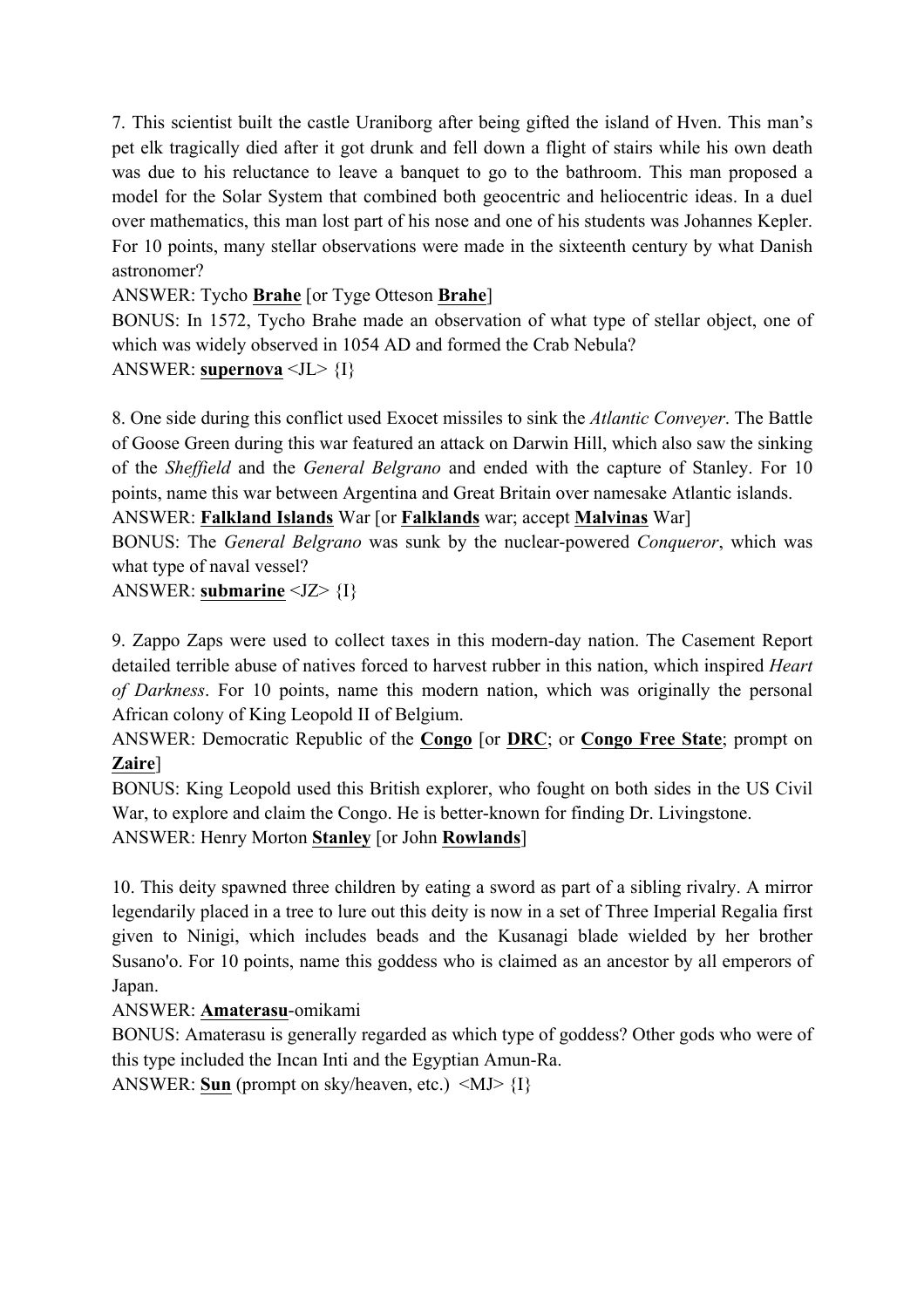### **Third Quarter 60 Second Round**

**Categories:**

### **If teams are going to substitute, they must do so before the categories are revealed!**

### **D-Day, Current World Leaders, and Henry V**

D-DAY Before, during, and after D-Day, who or what was…

1. The country being invaded on five beaches? ANSWER: **France**

2. The operational code name of D-Day? ANSWER: Operation **Overlord** [accept Operation **Neptune**]

3. The most heavily defended beach on D-Day, named after the largest city in Nebraska? ANSWER: **Omaha** Beach

4. The American Supreme Commander of Allied Forces? ANSWER: Dwight D. **Eisenhower**

5. The general, nicknamed "Desert Fox", who commanded German forces at D-Day? ANSWER: Erwin **Rommel**

6. The US general nicknamed Old Blood and Guts who was tasked with leading a fictitious army group to mislead the Germans? ANSWER: George S. **Patton**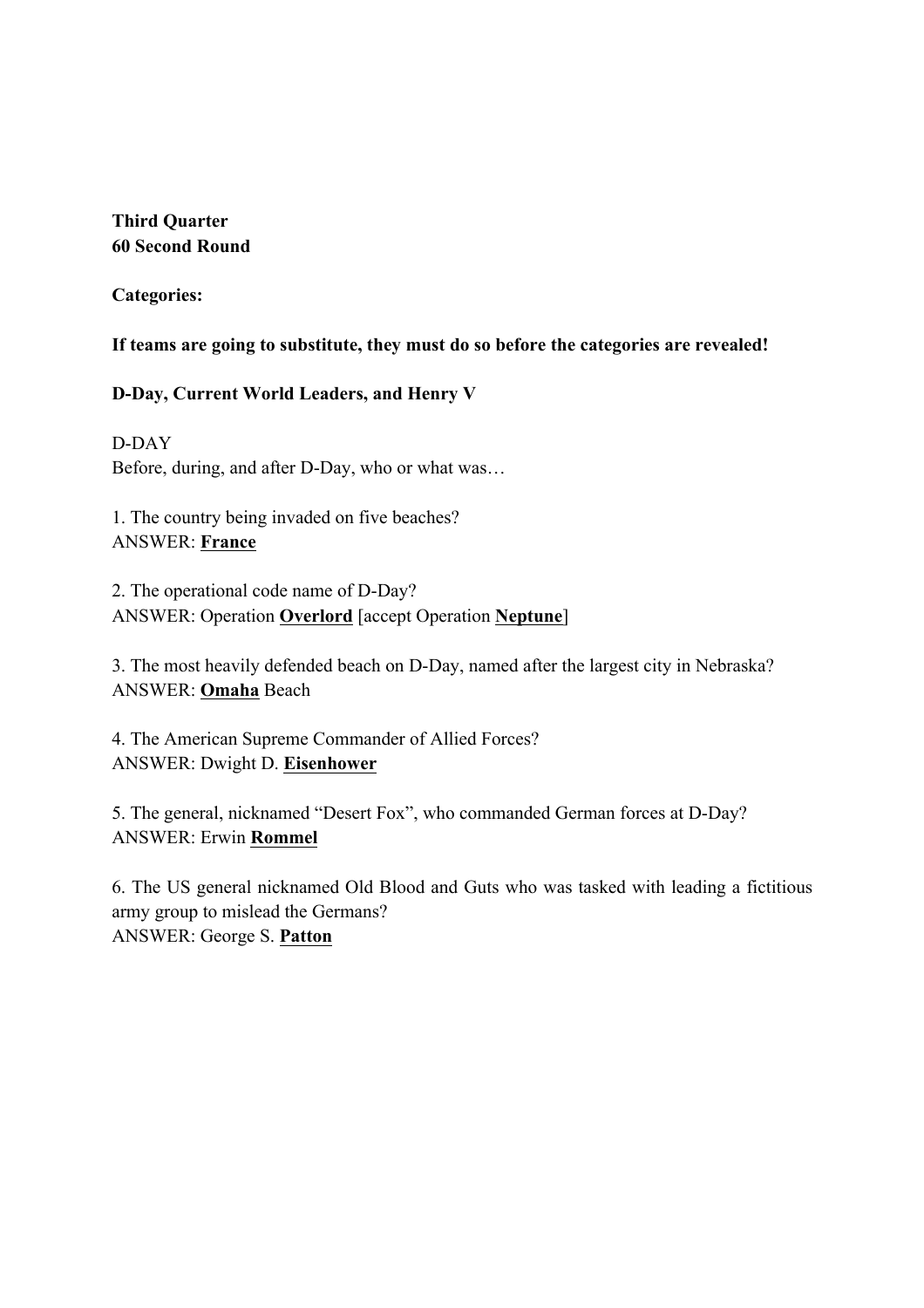CURRENT WORLD LEADERS: Which current world leader…

1. Was recently re-elected Prime Minister of the UK? ANSWER: David **Cameron**

2. Has been the president of France since 2012? ANSWER: Francois Gerard Georges Nicolas **Hollande**

3. Is the first female Chancellor of Germany? ANSWER: Angela **Merkel**

4. Defeated Congress to become Prime Minister of India in 2014? ANSWER: Narendra **Modi**

5. Is Prime Minister of Japan and namesake of an economic policy? ANSWER: Shinzo **Abe**

6. Was commander in chief of Egypt's armed forces before being elected President? ANSWER: Abdel Fattah el-**Sisi**

HENRY V King Henry V of England…

1. Was the son of which previous monarch? ANSWER: **Henry IV**

2. Was a member of which house opposed to the House of York? ANSWER: **Lancaster**

3. Won which major battle over the French on St. Crispin's Day, 1415? ANSWER: Battle of **Agincourt**

4. According to Shakespeare, was friends with which fictional buffoon? ANSWER: Sir John **Falstaff**

5. Fought in which conflict which actually lasted considerably longer than its name implies? ANSWER: **100 Years War**

6. Failed to capture Owen Glendower who led a revolt in which region of Britain? ANSWER: **Wales** (or Cymru)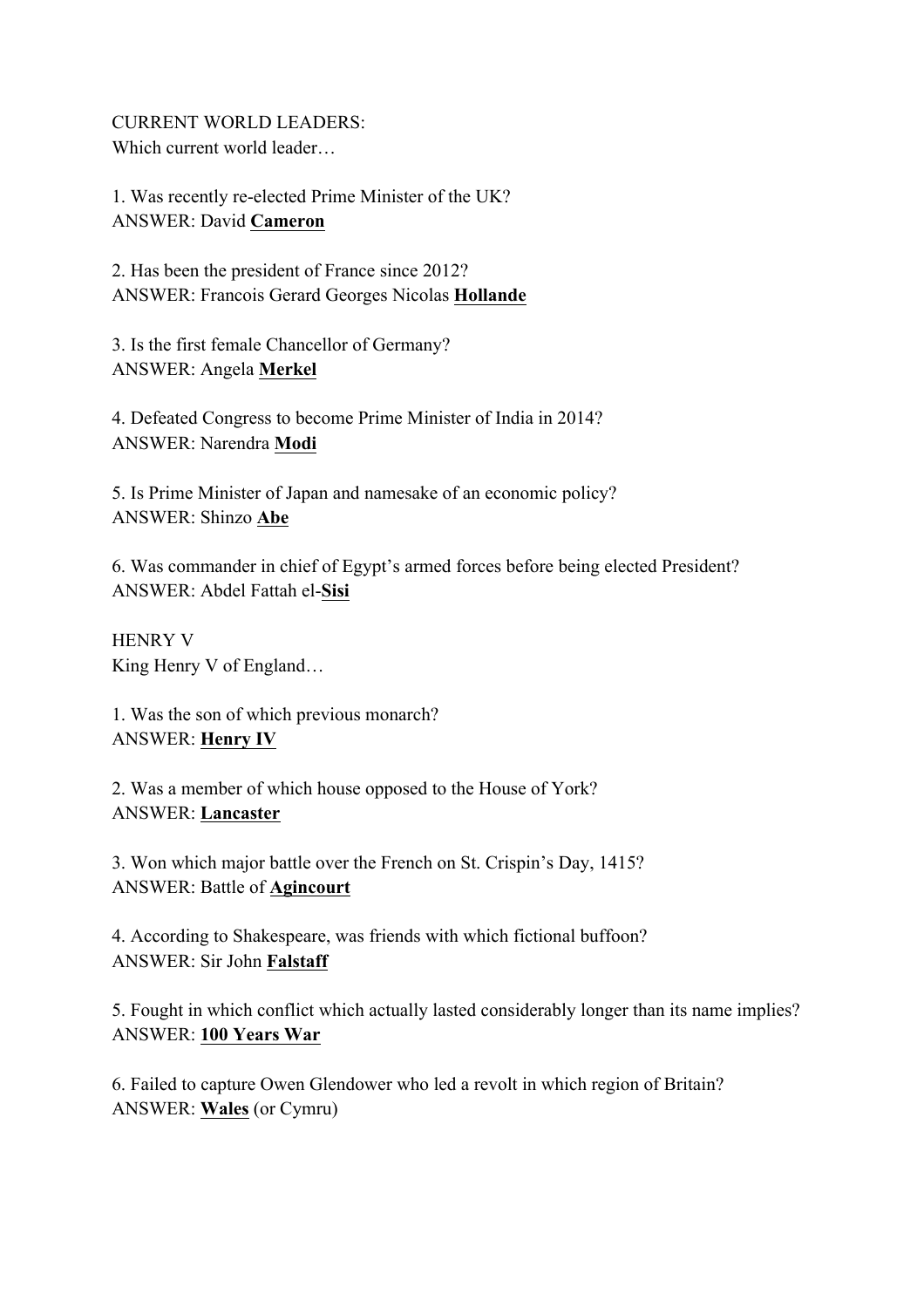### **Fourth Quarter**

1. **This leader during this conflict had his mother flogged after learning that he was illegitimate. The Duke of Caxias was a prominent commander during this conflict, and Bartolome (+) Mitre led one side during it. One leader in this conflict was captured at the Battle of Cerro Cora.** (\*) For 10 points, name this conflict instigated by Francisco Solano Lopez in which a namesake group of Brazil, Argentina, and Uruguay defeated Paraguay.

ANSWER: War of the **Triple Alliance**

2. **A piano concerto by this man was played at the ceremony where Leopold II was named Holy Roman Emperor, giving it the nickname (+) "Coronation." This composer imitated the sound of Janissary bands in the finale of his eleventh (\*)** piano sonata. His final symphony ends with a five-voice fugue and was nicknamed by Johann Salomon. For 10 points, name this composer of the "Rondo alla Turca" and 41 symphonies, including the *Jupiter*.

ANSWER: Wolfgang Amadeus **Mozart** <CW> {I}

3. **This man led the attempt to capture La Rochelle, which led to the Peace of Alais. He was the target of the Day of the (+) Dupes, when Marie de Medici attempted to have him removed. This enemy of the Huguenots pursued a pragmatic foreign policy in foreign affairs. This man led the (\*)** French cause in the Thirty Years War and was replaced by Mazarin after his death. For 10 points, name this cardinal who advised Louis XIII. ANSWER: Cardinal **Richelieu**

4. **This man is often mistakenly credited for piloting the first airplane flight in Australia. The death of this man's mother inspired him to debunk seances and mediums. This man, a Hungarian immigrant born as Erik (+)** Weisz originated the routine called the Chinese Water Torture Cell, in which he was placed upside down into a water-filled tank. For 10 points, name this American illusionist who escaped from straitjackets and other dangerous scenarios.

ANSWER: Harry **Houdini** [or Erik **Weisz** until it is read] <KG> {I}

5. **Prince Frederick Charles of Hesse and Wilhelm of Urach became monarchs by this treaty. One of the parties in this treaty pursued a policy of "no war, (+) no peace" by stalling negotiations. This treaty was renounced by the latter Treaty of Rapallo, and it was negotiated between delegations led by Richard (\*)** von Kuhlmann and Leon Trotsky. For 10 points, name this 1918 treaty which allowed the Soviet Union to exit World War I. ANSWER: Treaty of **Brest-Litovsk** <JB> {I}